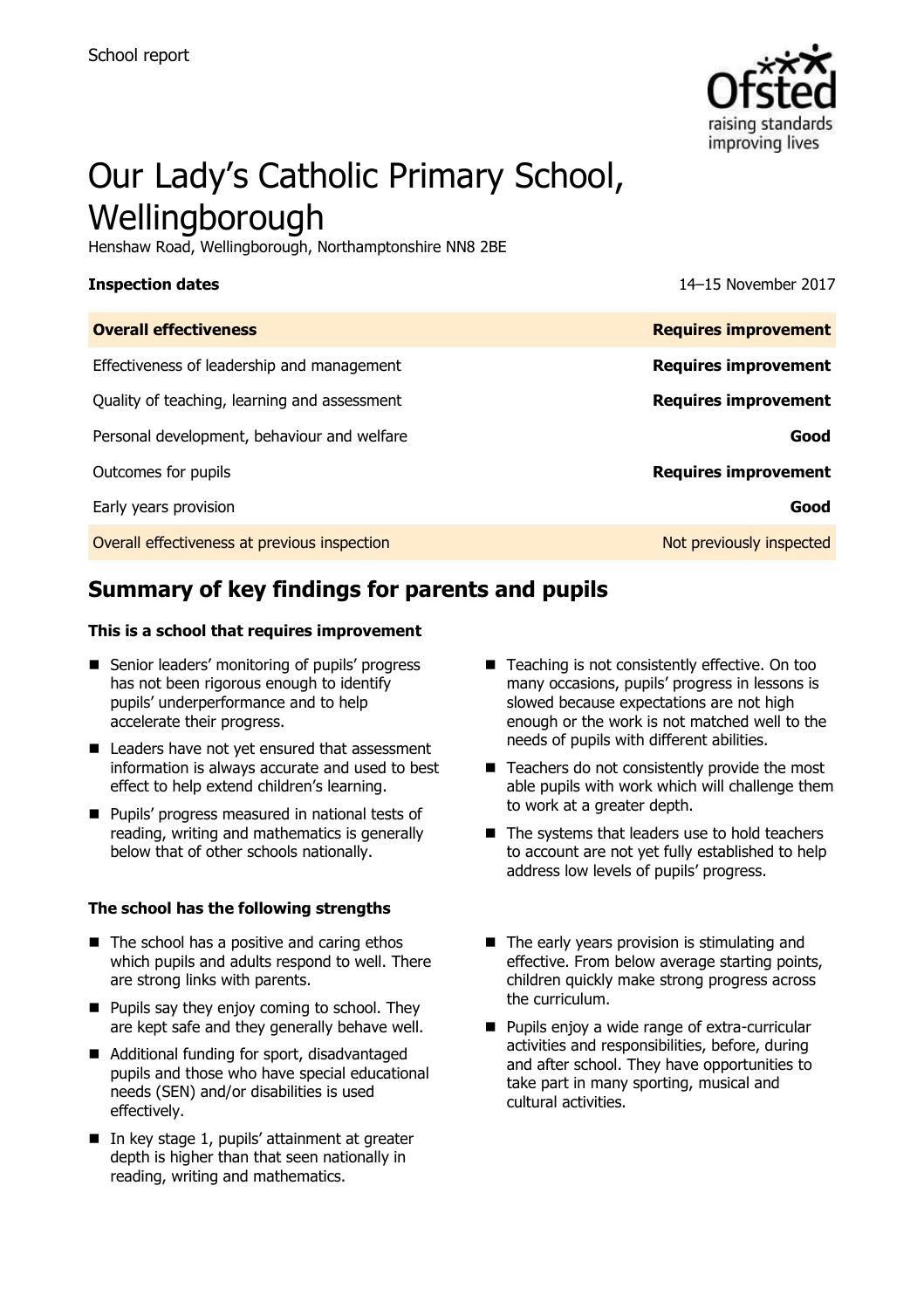

# **Full report**

### **What does the school need to do to improve further?**

- **IMPROVE teaching, learning and assessment by ensuring that:** 
	- all staff have the highest expectations of what all pupils can achieve, providing them with challenging work and building effectively on their starting points, particularly in reading, writing and mathematics
	- the use and accuracy of assessment information about pupils' progress are improved, so that teachers can quickly identify when pupils are falling behind and put in place actions to address any underachievement
	- teachers provide the most able pupils with more challenging work
	- teachers share and learn from the most effective practice seen in the school.
- **Improve outcomes by:** 
	- accelerating the progress of pupils at key stages 1 and 2 in reading, writing and mathematics
	- ensuring that more of the most able pupils in all classes, including those who are disadvantaged, are working at a greater depth in reading, writing and mathematics.
- Strengthen the leadership and management of the school by:
	- ensuring that the school's assessment system is refined, with appropriate input and analysis by leaders and effective dissemination to staff, so that challenging targets are in place for all pupils to help them achieve to the best of their abilities
	- firmly establishing the new leadership team to ensure that the monitoring systems recently introduced are analysed effectively and make a positive impact on the achievement of all pupils in the school
	- ensuring that the governing body builds on the recent initiatives it has introduced to hold leaders stringently to account, particularly in relation to the performance of pupils.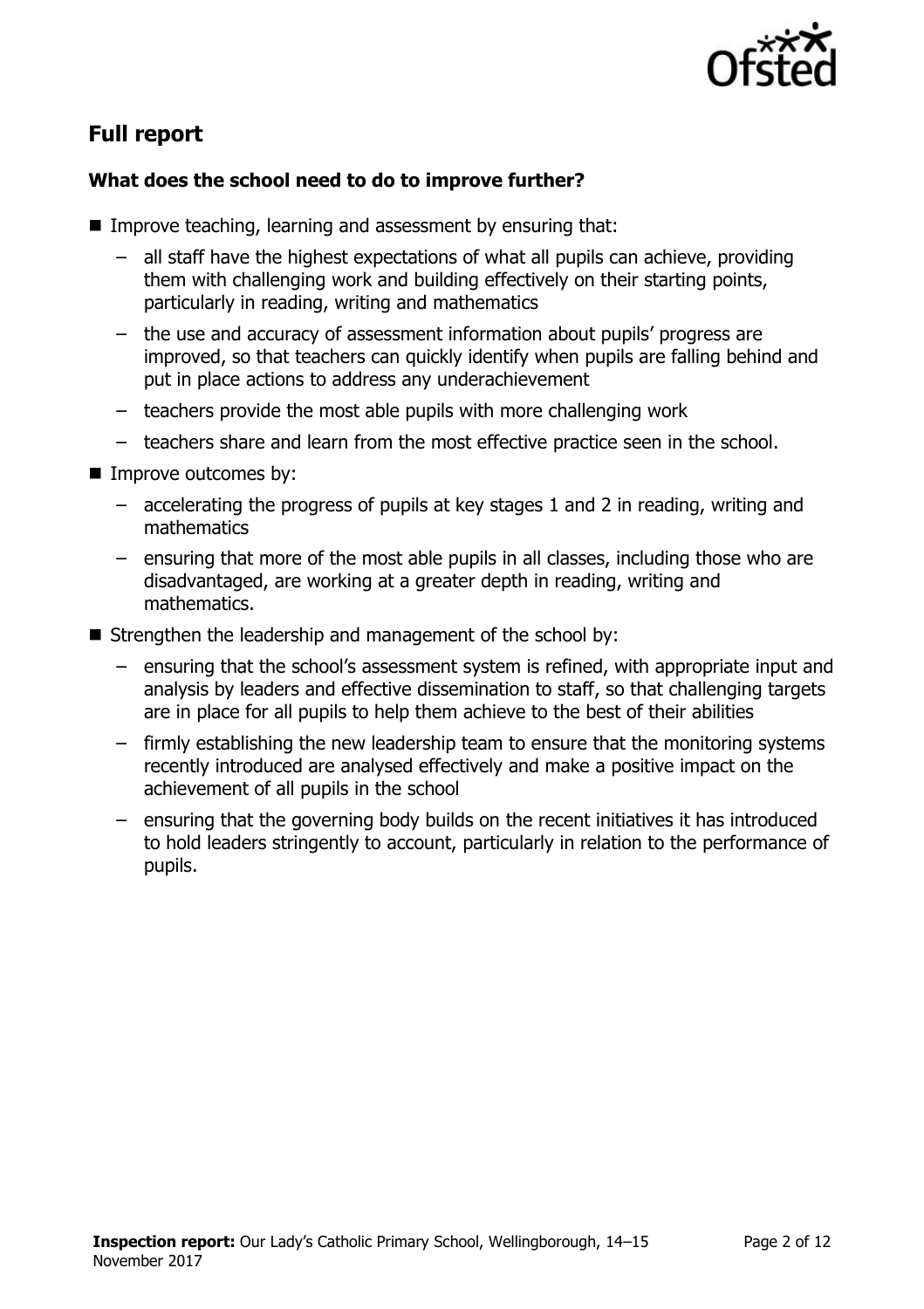

# **Inspection judgements**

### **Effectiveness of leadership and management Requires improvement**

- Leaders and governors have not vet ensured that teachers consistently adapt and refine their practice to ensure that pupils make the best progress that they are capable of.
- Leaders do not ensure that teachers' assessments of pupils' learning are consistently accurate. Work in books and the learning in some lessons indicate that not all teachers have a secure knowledge of the national expectations, in English and mathematics, for the children that they teach. Hence, teachers do not always know how to help the most able pupils work at a greater depth.
- Middle leaders show a sound understanding of the demands of their specific subject areas. However, they do not yet consistently use assessment information effectively to help teaching staff target and improve pupils' progress, especially in English and mathematics.
- There has been a lack of rigour in the way that senior and middle leaders have sometimes held teachers to account.
- Leaders at all levels are not yet using monitoring information effectively to address inconsistencies in the quality of teaching and learning. Leaders have not always recognised the evident strengths of some teaching staff and used these to help model their effective practice for others, alongside using quality external professional development.
- Leaders recognise the areas that the school needs to develop to improve further. Their self-evaluations are accurate, and they have introduced a number of initiatives to help accelerate the progress that pupils make. These include a focus on pupils learning more actively in lessons. They acknowledge that these initiatives are quite recent but show drive and determination to achieve their aims.
- The school uses the pupil premium funding effectively. A range of academic and social activities have been introduced to meet the specific needs of eligible pupils. This means that disadvantaged pupils are achieving in line with their peers by the end of Year 6. Leaders recognise that the most able disadvantaged pupils should have greater opportunities to work at a greater depth, similarly to other pupils.
- The local authority supports the school well. The appointed adviser is working closely with the school and provides an effective balance of support and challenge.
- Additional funding to support pupils who have SEN and/or disabilities is used well. Leaders have developed a caring and positive ethos to help these pupils succeed, socially and academically.
- The primary physical education and sport premium funding is spent well. Pupils enjoy a wide range of sporting activities and initiatives to improve their physical and emotional well-being. They compete regularly in a variety of sports against other schools, and pupils and staff are committed to running daily around the school grounds.
- The school offers a broad and balanced curriculum for its pupils. Writing in pupils'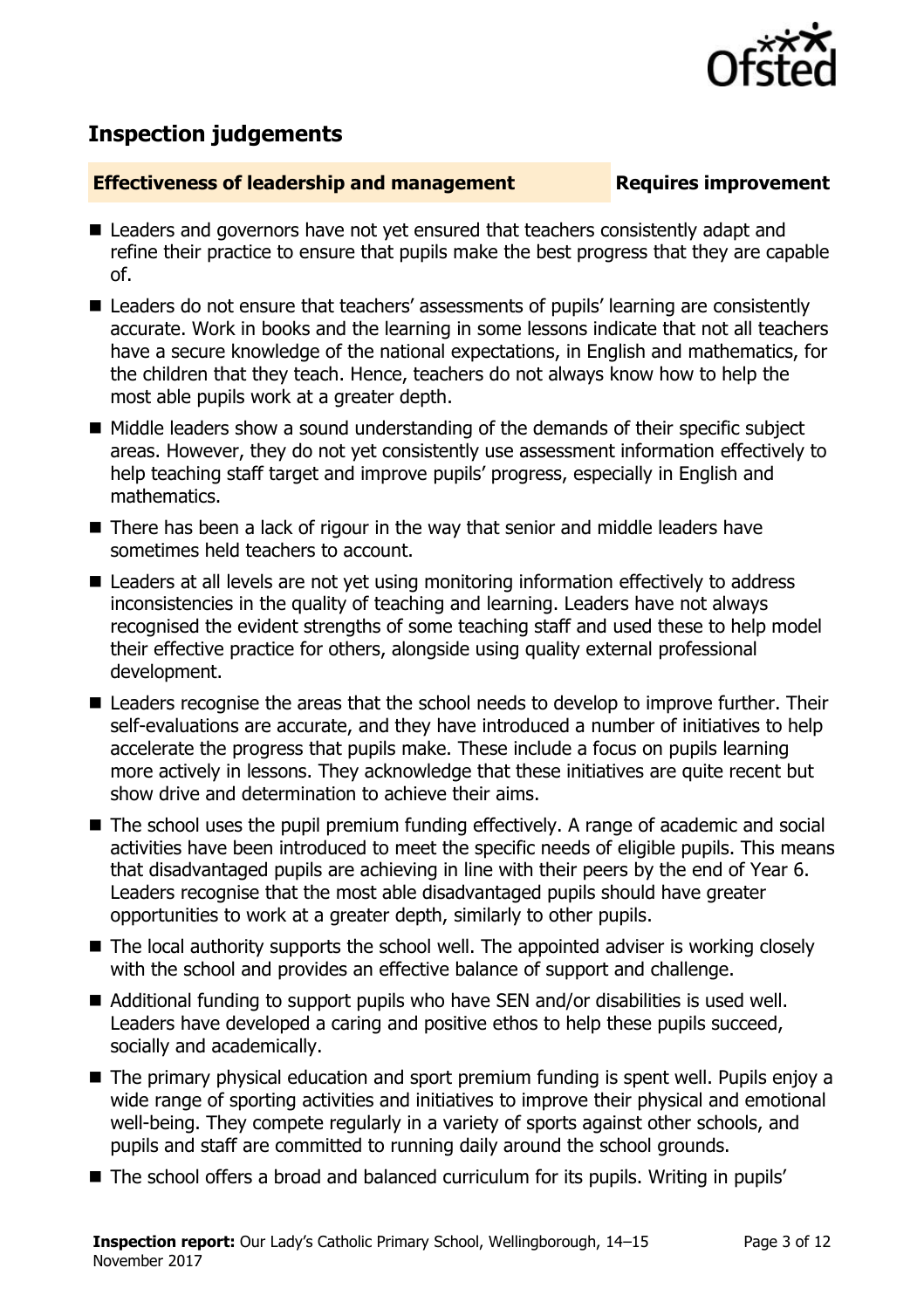

books shows that much value is placed on ensuring that pupils experience and understand a wide variety of subjects and activities. The curriculum is complemented by an extensive range of extra-curricular opportunities, which are accessed by all pupils.

- Initiatives introduced by school leaders to build pupils' independence and sense of responsibility, such as the school parliament, help prepare pupils positively for life in modern Britain.
- Leaders take the spiritual, moral, social and cultural development of pupils very seriously. They are positive role models and help ensure that the school's caring and inclusive ethos is upheld by all involved with the school.

### **Governance of the school**

- Governors understand the school's strengths and areas for development. They recognise that historically they gave less emphasis to the achievement of pupils and are now addressing this, with much stronger levels of challenge evident recently.
- Governors acknowledge that the amalgamation of the two separate schools proved challenging and are now confident that the primary school is in a strong position to make further improvements.
- The governing body has been streamlined and strengthened by ensuring that members have a sound range of relevant skills to enable them to help support the school to improve.
- Governors have a good understanding of school finances and ensure that all additional funding is being spent effectively.
- Governors understand their statutory responsibilities and make sure that safeguarding procedures are adhered to. This helps ensure that pupils' safety and well-being are given paramount importance.

### **Safeguarding**

- The arrangements for safeguarding are effective. The single central record is compliant and staff recruitment checks are thorough.
- The school's designated safeguarding leads are experienced and knowledgeable. They ensure that all staff receive frequent training and advice on how to keep vigilant to any forms of distress from pupils, and how to act appropriately if necessary.
- **Pupils say that they feel safe in school. They know what to do, and who to speak to, if** they have any concerns. This view is supported by the parents who responded to Ofsted's online questionnaire, Parent View.

### **Quality of teaching, learning and assessment Requires improvement**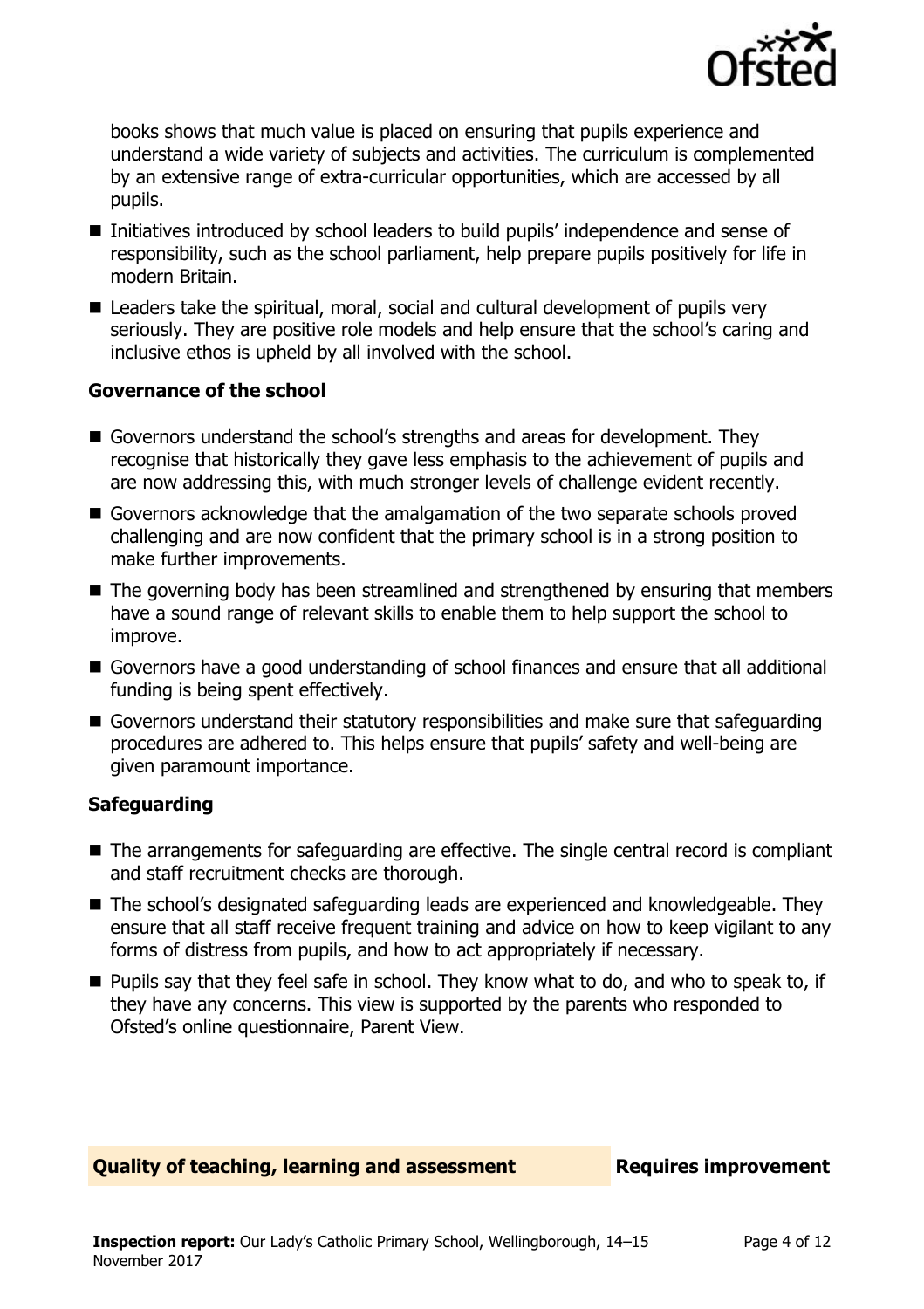

- The quality of teaching and learning is not consistently effective across all subjects and year groups. Teachers do not always have the highest expectations of what pupils can achieve, particularly in some English and mathematics lessons. This has contributed to low outcomes over time.
- In some lessons, tasks are not matched well enough to the varying abilities of the pupils. This means that pupils do not make as much progress as they potentially could because they have to wait for others to catch up or repeat work that they can already do.
- Teachers do not always provide the most able pupils, including those who are disadvantaged, with an appropriate level of challenge in lessons. This means that pupils are not always given opportunities to work at a greater depth in their learning, or to reach the standards of which they are capable. This is especially evident when pupils repeat an activity that they can already do or are not given a clear direction as to how they can improve their work further.
- Targets are provided so that pupils know what they need to do to improve. However, these are not consistently used and some pupils are unsure of what they should do next.
- Assessment information is not always used accurately to enable teachers to identify the next steps that pupils need to take to make the best possible progress. Specific analysis of the progress that different groups of pupils make also lacks rigour and a systematic approach.
- Some teachers demonstrate strong subject knowledge, especially in mathematics. They use questioning effectively to probe pupils' thinking and to extend their understanding, particularly by developing pupils' reasoning skills. This is not yet consistent across the school and in all subjects.
- Where teaching is effective, pupils engage well in their learning and work with enthusiasm. For example, in some science lessons pupils show particularly high levels of interest and make strong progress.
- Teaching assistants generally contribute effectively to pupils' learning. They have positive relationships with pupils and encourage them to try and work things out for themselves.
- The support provided for pupils who have SEN and/or disabilities is generally effective. Interventions for pupils are well planned by staff in conjunction with the special educational needs coordinator. They show empathy and understanding for the complex needs of the pupils and can identify individual successes.
- The teaching of phonics is effective. Pupils are currently making appropriate progress from their starting points.
- Writing opportunities are often provided for pupils to extend their skills across the wider curriculum. Pupils take pride in the presentation of their writing.

**Personal development, behaviour and welfare Good**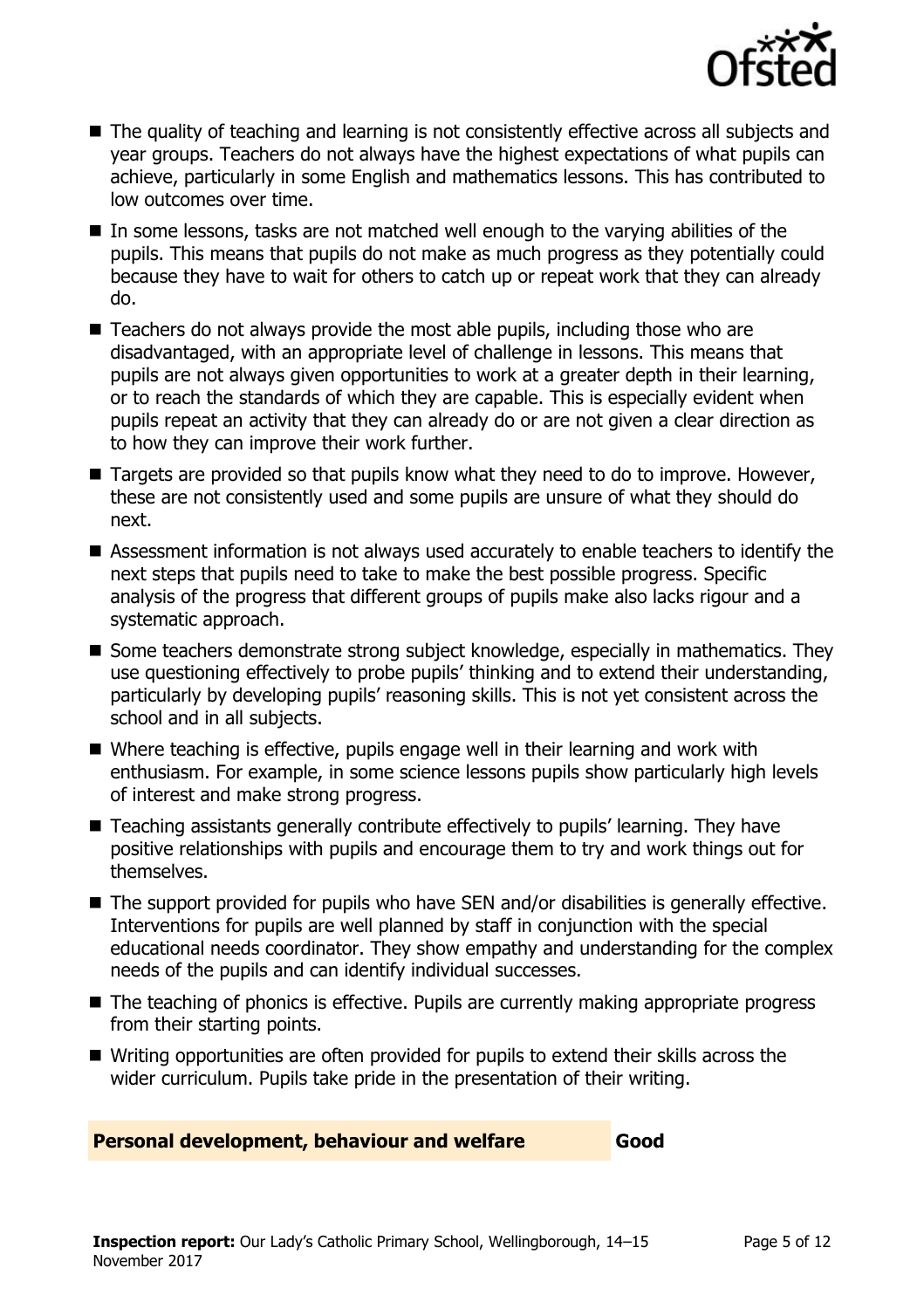

### **Personal development and welfare**

- The school's work to promote pupils' personal development and welfare is good. Staff praise pupils for their work, their behaviour and the positive ways in which they work together. Pupils show a good awareness of how to be successful learners. Pupils' attitudes to their learning are positive and they are keen to learn. Pupils take pride and care with their work.
- **Pupils develop positive social skills from an early age because all staff work well to** support children from their earliest days at school. Children are consistently encouraged to be patient, to share and to be tolerant and respectful of others.
- The school's mission statement, 'To love one another as I have loved you', is known well by everyone in the school, and provides a positive framework for all school activities. Pupils speak of the statement with confidence and show a good knowledge of how the school's ethos helps them through the day, at school and at home. The inclusive ethos is demonstrated in the school hall, where an impressive photographic display shows the countries around the world from where pupils originate.
- **Pupils say that they feel very safe at school, and show good understanding of how to** stay safe, including on the internet.
- **Pupils are encouraged to take on additional responsibilities, such as being members of** the school parliament. The parliament is highly valued by pupils, with the fundamental British values of democracy and mutual respect being particularly well embedded in their activities. A wide variety of extra-curricular activities, sporting, academic and cultural, are enjoyed by pupils and are helping to develop individuals' well-being and self-esteem.
- **Pupils understand that there are different forms of bullying, including racism. They say** that any incidents of bullying are rare in school and that they trust staff to deal with any issues effectively.

### **Behaviour**

- The behaviour of pupils is good. Pupils speak confidently about their school. They contribute very well to the positive ethos evident around their school and wear their uniforms with pride.
- In lessons, pupils generally work well and listen carefully to others, showing respect for their peers and adults. They are polite, confident and enthusiastic.
- At breaktimes and lunchtimes, pupils play and chat together harmoniously. They have a variety of play equipment to access, and play leaders work effectively to ensure that breaktimes are happy occasions for all.
- A small amount of low-level inattention or weaker behaviour was seen from a minority of pupils. This was not typical and was mainly because some pupils became a little unsettled when work was not well matched to their needs.
- Attendance levels have improved in recent vears and are similar to other schools nationally. Rates of persistent absence have diminished and are lower than national averages. These improvements are due to the caring and tenacious approach taken by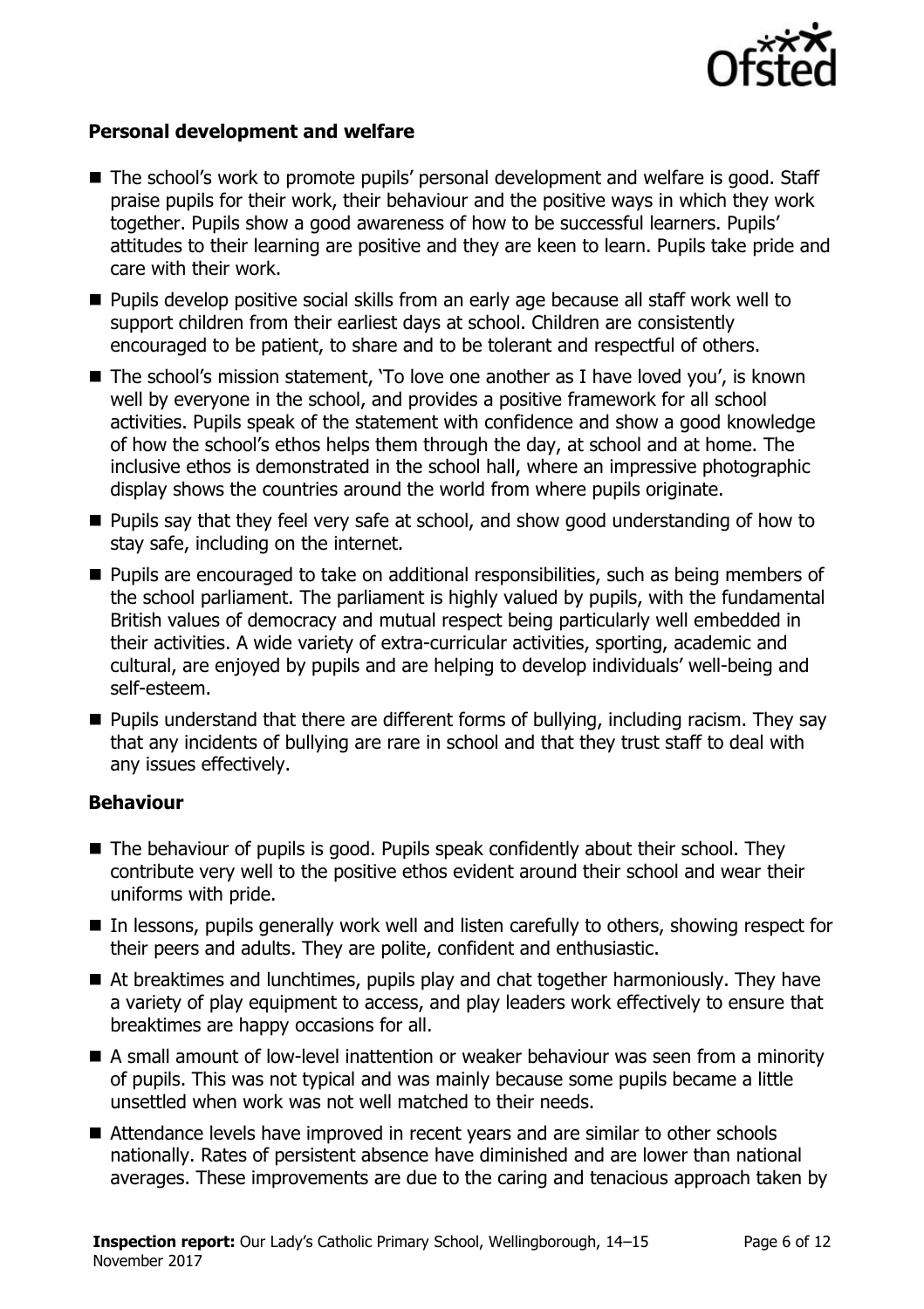

school leaders to ensure that pupils and their families value the education provided. The attendance of disadvantaged pupils is lower than that of other pupils in the school, although it is improving. Leaders are continuing to work with parents to address this disparity. Initiatives include using pupil premium funding to offer supported places at breakfast and after-school clubs and activities.

### **Outcomes for pupils Requires improvement**

- Outcomes for pupils require improvement because some groups of pupils, particularly the most able, do not always make enough progress, historically and currently.
- $\blacksquare$  By the end of key stage 2 in 2016 and 2017, the progress of pupils in reading, writing and mathematics was well below that of other schools nationally.
- A lower number of key stage 2 pupils than that seen nationally attained greater depth in 2017, particularly in writing and mathematics.
- The achievement of key stage 2 pupils who have SEN and/or disabilities is below that of similar pupils nationally. However, this applies to very small numbers of pupils who have complex needs, so trends are less meaningful.
- In 2017, expected attainment at the end of key stage 1 in reading, writing and mathematics, and in the Year 1 phonics screening check, was below that seen nationally. However, the improvements made in 2016 were mostly sustained.
- Some discrepancies are evident with regard to the progress made across different year groups currently in the school. Senior leaders are aware of this disparity and are working with teaching staff to improve the accuracy of assessment information.
- $\blacksquare$  The most able pupils in the school currently, including those who are disadvantaged, do not make consistently strong progress from their starting points. This is particularly apparent in writing.
- $\blacksquare$  The attainment of pupils at the end of key stage 2, in reading, writing and mathematics, showed considerable improvements in 2017. This was particularly so for disadvantaged pupils who generally reach expected levels in line with, or higher than, their peers. This indicates that the school's focused support for these pupils through the use of the pupil premium funding is being effective.
- The attainment and progress of pupils, in key stages 1 and 2, who speak English as an additional language have been above those of other pupils in the school in recent years. This is apparent in all subjects, including reading, writing, mathematics and science.
- The progress of pupils currently in the school shows noticeable improvements in comparison to historical achievement data.
- Achievement in reading is improving across the school. Pupils respond with enthusiasm to reading texts and show empathy and understanding to book characters.
- Current pupils' books show that achievement in writing is improving. It is apparent that pupils are provided with opportunities to develop and extend their writing across the curriculum.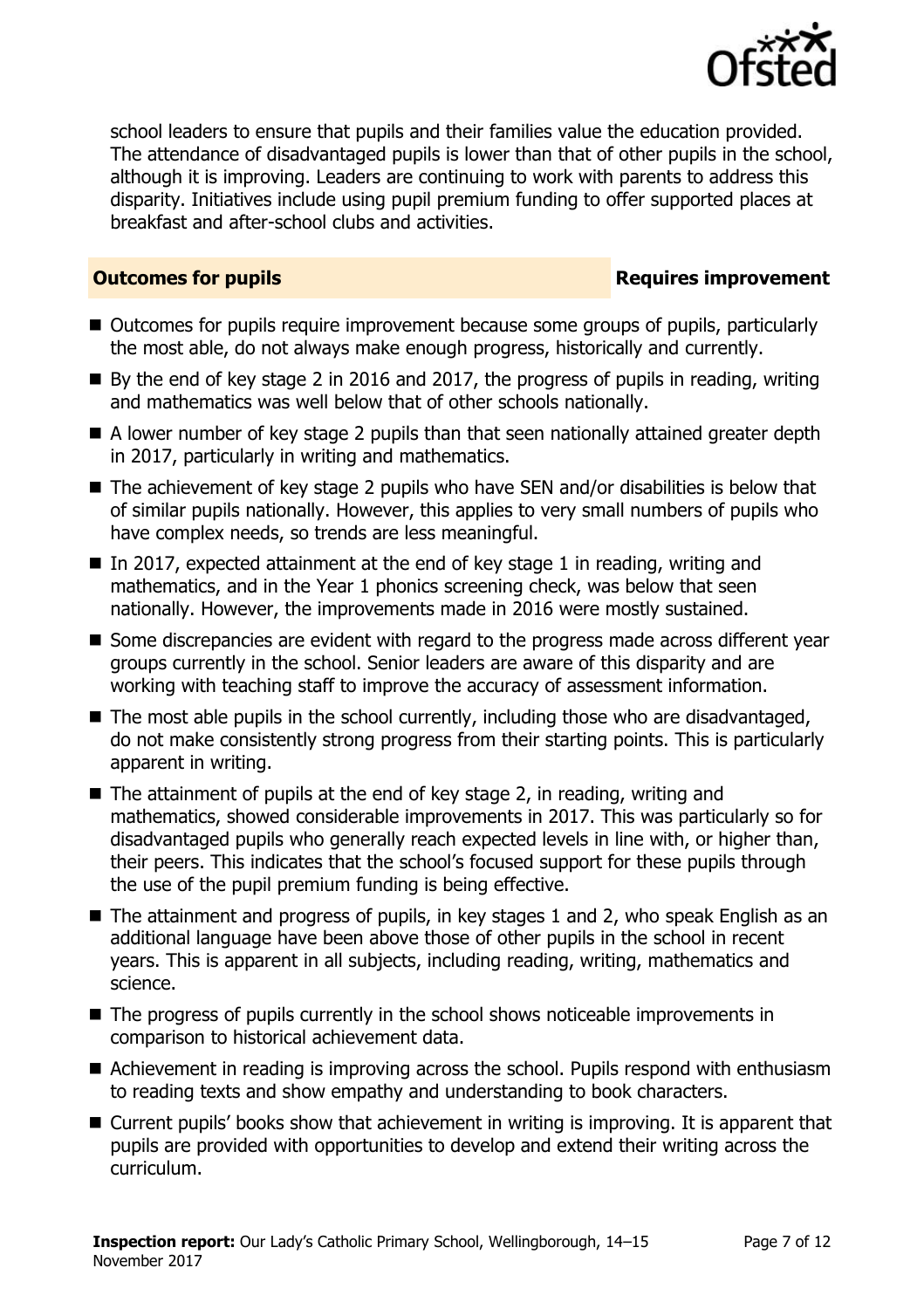

- Current achievement in mathematics is showing improvements. New initiatives have been introduced to extend pupils' learning, particularly their mathematical reasoning, which are proving to be successful.
- In 2017, the attainment of key stage 1 pupils who achieved greater depth in reading, writing and mathematics was above that of other pupils nationally.

### **Early years provision Good Good**

- The majority of children enter the early years provision with skills and knowledge that are typically below those for their age. Children settle quickly and make good progress against their starting points due to the stimulating and challenging environment. As a result, children are well prepared for moving on to Year 1.
- The leadership of the early years is good. Leaders are aspirational for the development of the children, and plan an effective balance of adult- and child-led activities to support learning.
- All adults in the early years team work closely together. They have established clear and effective routines which children understand well and which help to build their independence. All adults in the early years are involved in contributing to regular and insightful assessments on each child, which are used to extend children's learning.
- The children are happy and kept safe, due to thorough and effective policies and procedures.
- Children clearly enjoy their learning and show good levels of engagement in all activities across the curriculum. In a phonics session, for instance, the children showed much excitement when a new letter to learn was brought out of the class box.
- The early years learning areas are spacious and well resourced. Children can access a wide variety of activities, indoors and outside. Many of the activities are planned to extend the children's English and mathematical skills, and to build on children's own experiences.
- **Parents are kept well informed about how well their children are doing throughout the** Reception Year. Strong relationships are developed before children start at the school and parents contribute regularly to the children's learning journals.
- The children are very well behaved and are developing impressive collaborative skills when learning and playing with each other.
- Children in the early years spend time with older children in Year 1 during social activities. This helps prepare the children well for moving on to key stage 1.
- The school has particularly focused the pupil premium funding on developing children's speaking and listening skills in the early years. This is proving effective in reducing the gaps in good levels of development between disadvantaged children, and those who speak English as an additional language, and other children in the early years.

# **School details**

Unique reference number 122049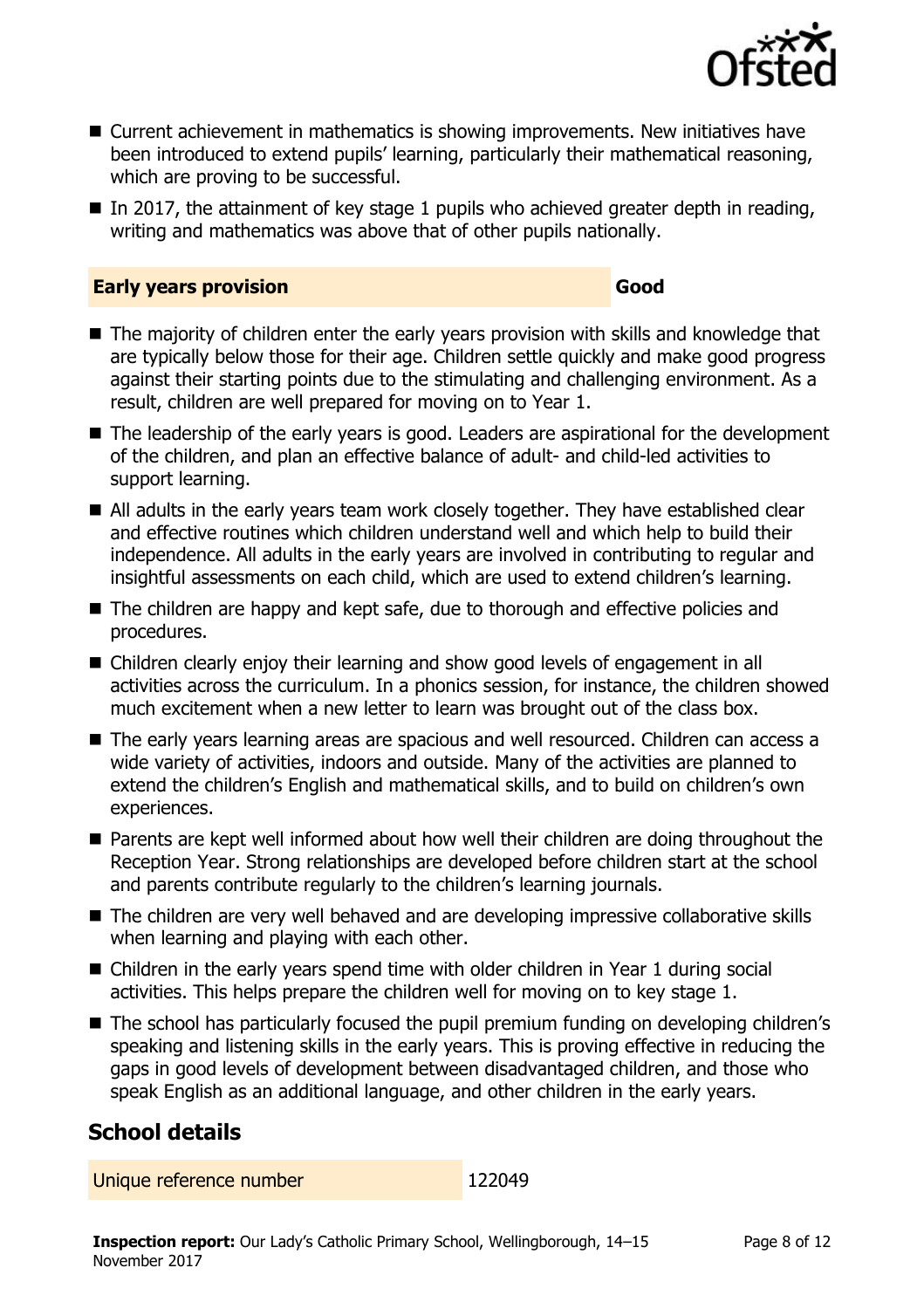

| Local authority          | Northamptonshire |
|--------------------------|------------------|
| <b>Inspection number</b> | 10036062         |

This inspection of the school was carried out under section 5 of the Education Act 2005.

| Type of school                      | Primary                                |
|-------------------------------------|----------------------------------------|
| School category                     | Voluntary aided                        |
| Age range of pupils                 | 4 to 11                                |
| <b>Gender of pupils</b>             | Mixed                                  |
| Number of pupils on the school roll | 416                                    |
| Appropriate authority               | The governing body                     |
| Chair                               | Deacon Peter Griffin                   |
| <b>Headteacher</b>                  | <b>Clive Robinson</b>                  |
| Telephone number                    | 01933 224900                           |
| Website                             | www.ourladyscatholic.northants.sch.uk  |
| Email address                       | head@ourladysprim.northants-ecl.gov.uk |
| Date of previous inspection         | Not previously inspected               |

### **Information about this school**

- Our Lady's Catholic Primary School is larger than the average-sized primary school.
- The previous infant and junior schools, which were on the current split site, were amalgamated to become a primary school in January 2015. The primary school has not been previously inspected.
- The proportion of pupils from minority ethnic groups is higher than the national average.
- There is a larger than average number of pupils who speak English as an additional language.
- The proportion of pupils supported by additional pupil premium funding is below average.
- The proportion of pupils who have SEN and/or disabilities is below average.
- Children and pupils from Reception Year to Year 6 are taught in two parallel classes for each year group.
- The school met the government's floor standards in 2016, which are the minimum expectations for pupils' attainment and progress in English and mathematics by the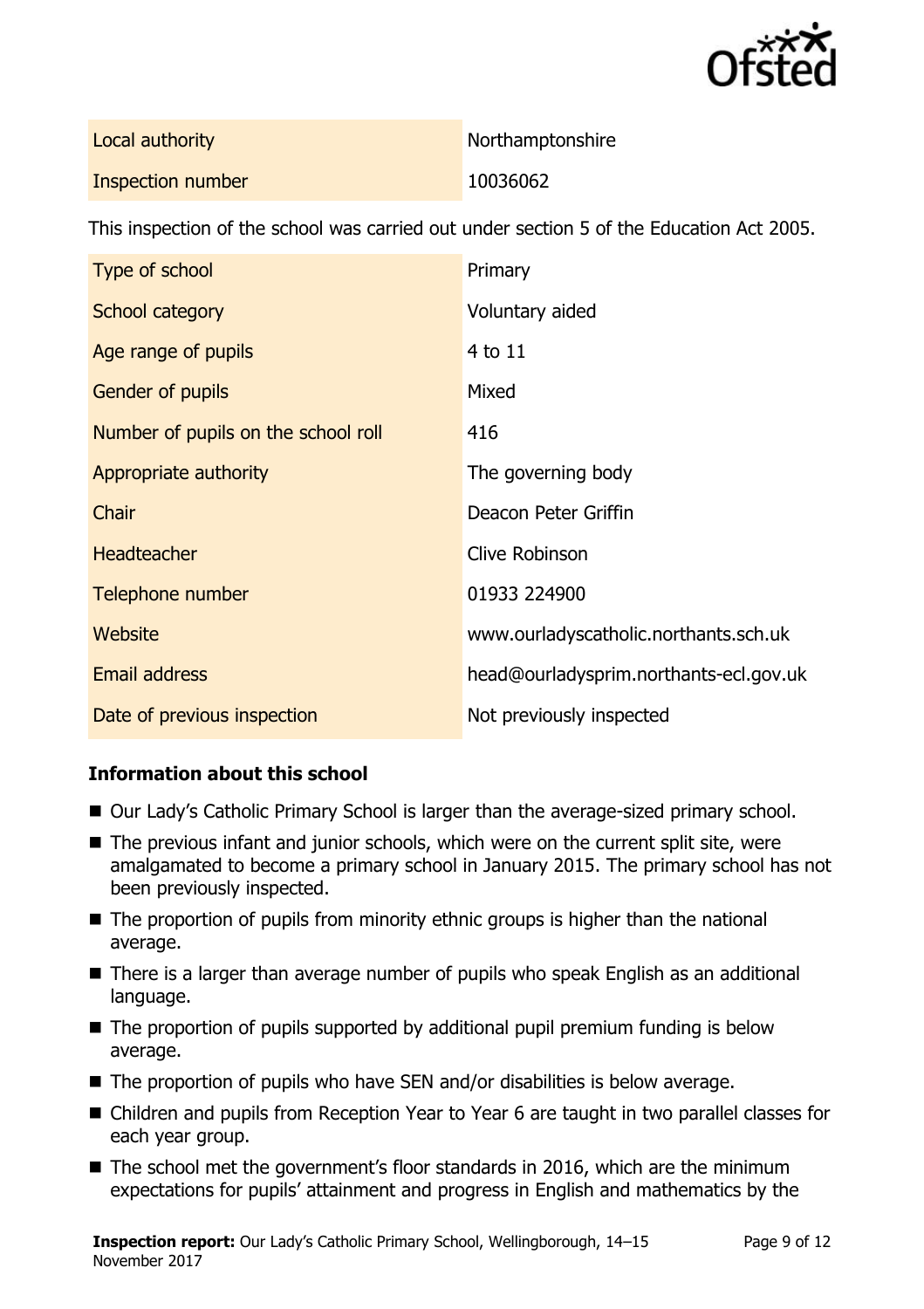

end of Year 6.

- The school meets requirements on the publication of specified information on its website.
- The school runs a breakfast club for key stage 2 pupils. In addition, an external provider provides care for younger pupils before school, and two external providers run after-school provision for pupils in the two separate school buildings.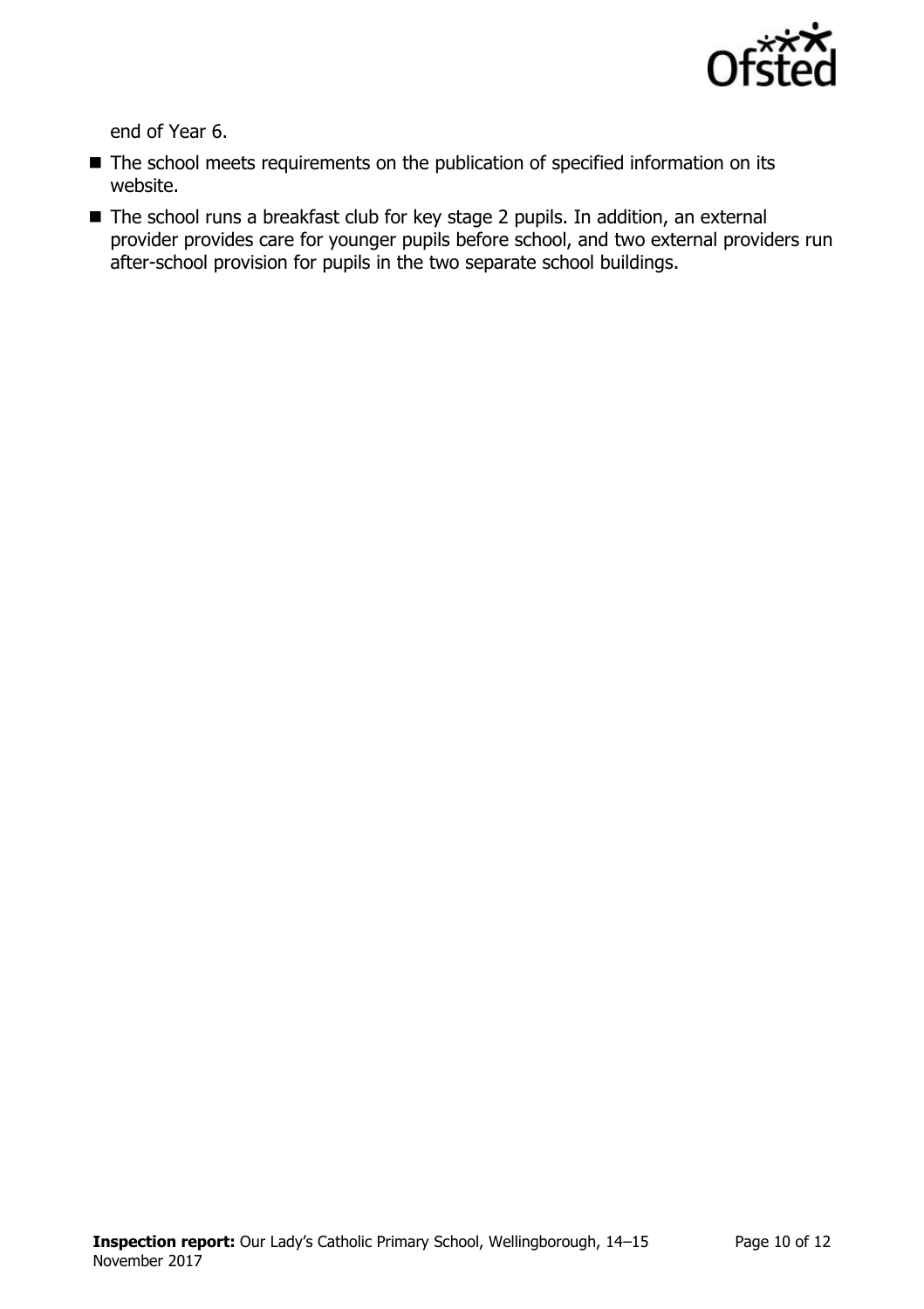

# **Information about this inspection**

- The inspection team comprised three inspectors.
- During the inspection, lessons were observed in every class. Some joint observations were carried out with members of the senior leadership team.
- Inspectors observed pupils before school, when moving around the school and at playtimes and lunchtimes.
- The inspectors spoke with pupils about how they feel about their school and their learning. They also considered the 52 responses to the online pupil survey.
- Inspectors spoke with parents at the beginning of the school day, and took into consideration the 18 responses to the Ofsted online survey, Parent View.
- Inspectors listened to pupils reading aloud and discussed reading with pupils.
- The inspection team looked at pupils' books, in and out of lessons.
- **Inspectors held meetings with members of the senior leadership team and middle** leaders. The lead inspector met with members of the governing body and spoke with a representative from the local authority.
- Inspectors scrutinised a wide range of school documents, including: safeguarding records; behaviour records; attendance information; minutes of governing body meetings; records of governing body visits; local authority reports; the school's selfevaluation records; the school improvement plan; and pupils' assessment information.
- Inspectors considered the 29 responses to an online survey for staff.

### **Inspection team**

| Yvonne Watts, lead inspector | Ofsted Inspector |
|------------------------------|------------------|
| <b>Becky Ellers</b>          | Ofsted Inspector |
| <b>Christine Lethbridge</b>  | Ofsted Inspector |